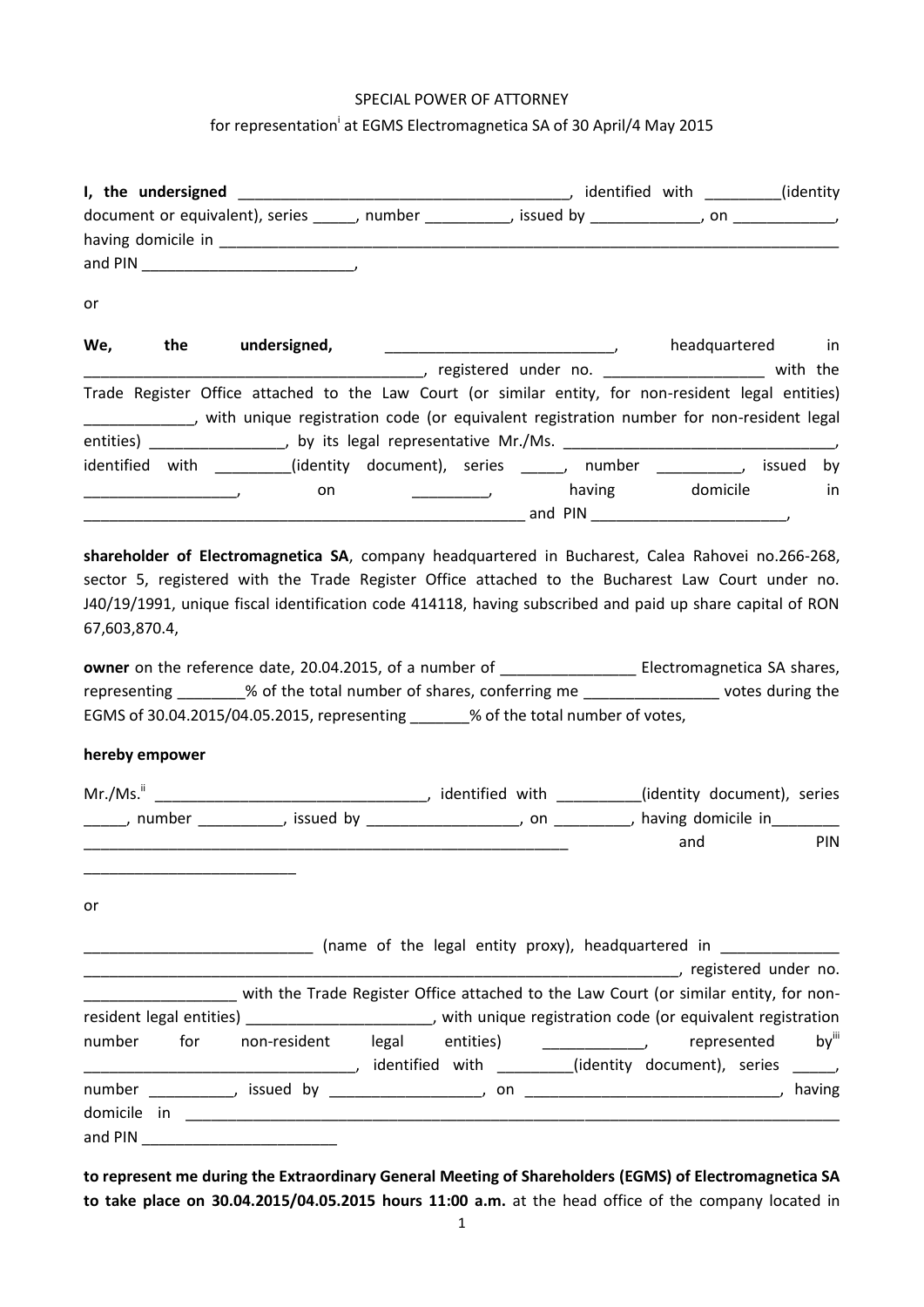Calea Rahovei no. 266 -268, sector 5, Bucharest, to exercise the voting right corresponding to what I owe on the reference date 20.04.2015, his/her votes being opposable to me, as follows<sup>iv</sup>:

**1.** For the 1<sup>st</sup> issue on the agenda (i.e. *"To approve the establishment of security interests in the Company's non-current assets whose value does not exceed, whether individually or cumulatively, during the financial year 2015, 40% of the total non-current assets, less receivables, mandating the Board of Directors to conclude the related legal acts"'*)

For................Against...................Abstention....................

**2.** For the 2<sup>nd</sup> issue on the agenda (i.e. "To approve, as a matter of principle, the acquisition of the *Company's own shares, in accordance with the applicable law, in order to implement a pay and loyalty scheme for employees (excluding the managers and directors mentioned in the Trade Register) and later on the call of an Extraordinary General Meeting of Shareholders (EGMS), where to establish the following: number of shares, minimum/maximum purchase price, duration, as set forth in Article 103 of Law No. 31/1990".*)

For................Against...................Abstention....................

**3.** For the 3nd issue on the agenda (i.e. "*To approve the 27th day of May 2015 as registration date for the identification of the shareholders who are subject to the effects of the EGMS resolutions, and to approve the 26th day of May 2015 as ex-date, calculated as the date previous to the registration date, when the shares are traded without the rights deriving from the EGMS resolutions.*")

For................Against...................Abstention....................

**4.** For the 4<sup>nd</sup> issue on the agenda (i.e. ("To mandate Mr Eugen Scheusan – President of the Board of *Directors, who can be substituted by another person, to: i) conclude and/or sign, on behalf of the Company and/or of the Company's shareholders the resolutions of this EGMS, any and all the resolutions, documents, applications, forms and requests adopted/drawn up for the purpose or for the execution of the resolutions of this EGMS in relation with any individual or legal entity, whether private or public, and ii) to fulfil all legal formalities for the registration, enforceability, execution and publication of the resolutions adopted")*

For................Against...................Abstention....................

If on 30.04.2015 the quorum provided by law is not gathered, I give my vote for the second meeting to be convoked for 04.05.2015, in the same place, at the same hour, with the same reference date and with the same agenda, to the same proxy.

I, the undersigned, hereby give discretionary voting power to the above mentioned representative for the problems which have not been identified and which are included on the agenda until the date of this document.

This special power of attorney was developed in 3 copies, 1 copy for the shareholder, 1 copy for the representative and 1 copy for Electromagnetica S.A.